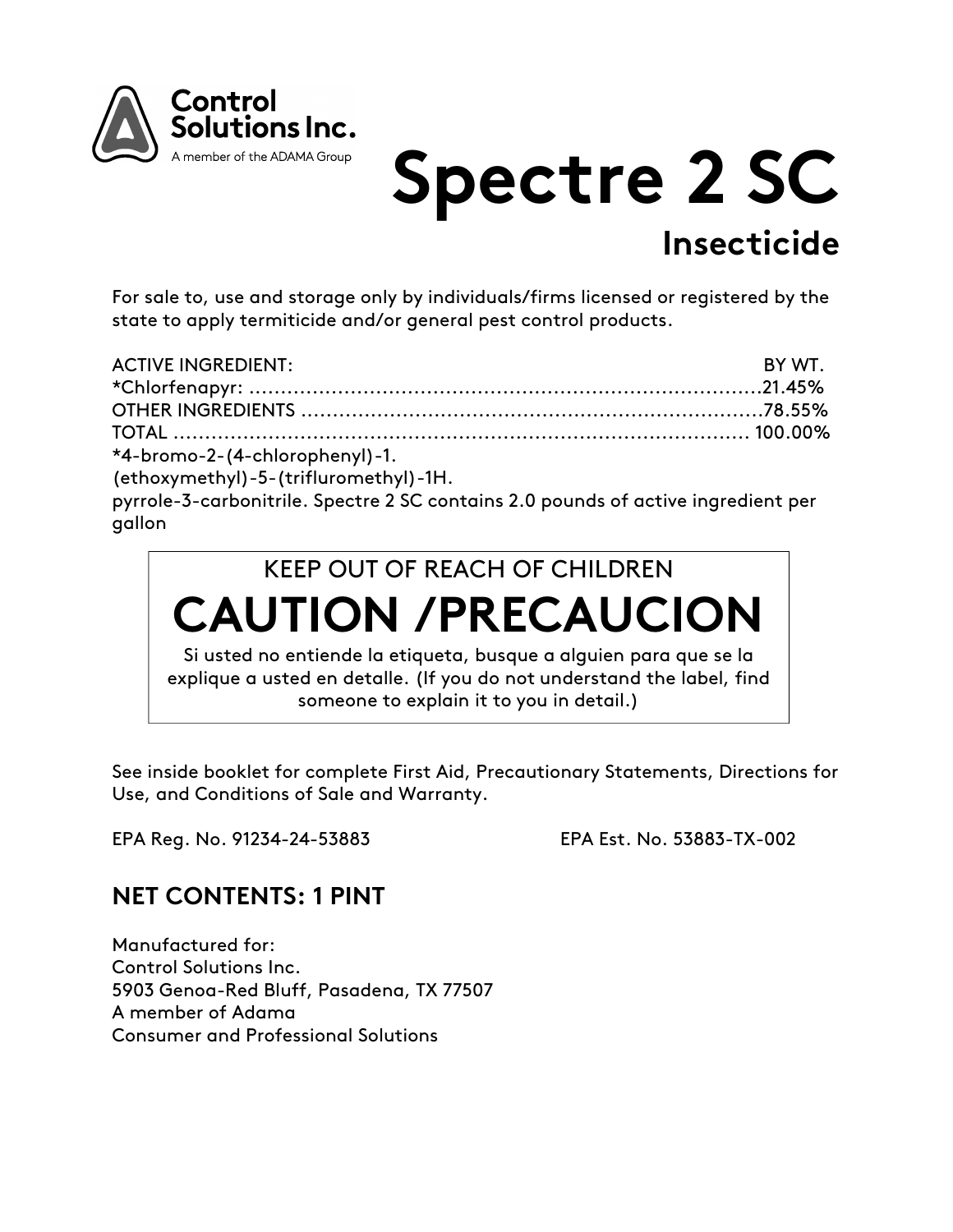| <b>FIRST AID</b>                                                                 |                                                                 |  |
|----------------------------------------------------------------------------------|-----------------------------------------------------------------|--|
| <b>IF SWALLOWED</b>                                                              | . Call a poison control center or doctor immediately for        |  |
|                                                                                  | treatment advice.                                               |  |
|                                                                                  | . Have person sip a glass of water if able to swallow.          |  |
|                                                                                  | • Do not induce vomiting unless told to do so by the poison     |  |
|                                                                                  | control center or doctor.                                       |  |
|                                                                                  | . Do not give anything by mouth to an unconscious person.       |  |
| <b>IF ON SKIN OR</b>                                                             | • Take off contaminated clothing.                               |  |
| <b>CLOTHING</b>                                                                  | . Rinse skin immediately with plenty of water for 15-20         |  |
|                                                                                  | minutes.                                                        |  |
|                                                                                  | . Call a poison control center or doctor for treatment advice.  |  |
| <b>IF INHALED</b>                                                                | • Move person to fresh air.                                     |  |
|                                                                                  | . If person is not breathing, call 911 or an ambulance; then    |  |
|                                                                                  | give artificial respiration, preferably by mouth to mouth, if   |  |
|                                                                                  | possible.                                                       |  |
|                                                                                  | . Call a poison control center or doctor for further treatment  |  |
|                                                                                  | advice.                                                         |  |
|                                                                                  |                                                                 |  |
| <b>IF IN EYES</b>                                                                | . Hold eye open and rinse slowly and gently with water for 15-  |  |
|                                                                                  | 20 minutes.                                                     |  |
|                                                                                  | • Remove contact lenses, if present, after the first 5 minutes, |  |
|                                                                                  | then continue rinsing eyes.                                     |  |
|                                                                                  | . Call a poison control center or doctor for treatment advice.  |  |
| <b>HOT LINE NUMBERS</b>                                                          |                                                                 |  |
| Have the product container or label with you when calling a poison control       |                                                                 |  |
| center or doctor, or going for treatment. For emergency medical assistance, call |                                                                 |  |
| SafetyCall: 1-844-685-9173. For chemical emergency: spill, leak, fire, exposure  |                                                                 |  |
| or accident, call CHEMTREC:1-800-424-9300.                                       |                                                                 |  |

For Chemical Emergency Spill, Leak, Fire, Exposure, or Accident Call CHEMTREC Day or Night Within USA and Canada: 1-800-424-9300 or +1 703-527-3887 (collect calls accepted)

#### PRECAUTIONARY STATEMENTS Hazards to Humans and Domestic Animals

# **CAUTION**

Harmful if swallowed, inhaled or absorbed through skin. Causes moderate eye irritation. Do not get in eyes, on skin, or on clothing. Avoid breathing vapors or spray mist. Wash thoroughly with soap and water after handling and before eating, drinking, chewing gum or using tobacco. Remove contaminated clothing and wash clothing before reuse.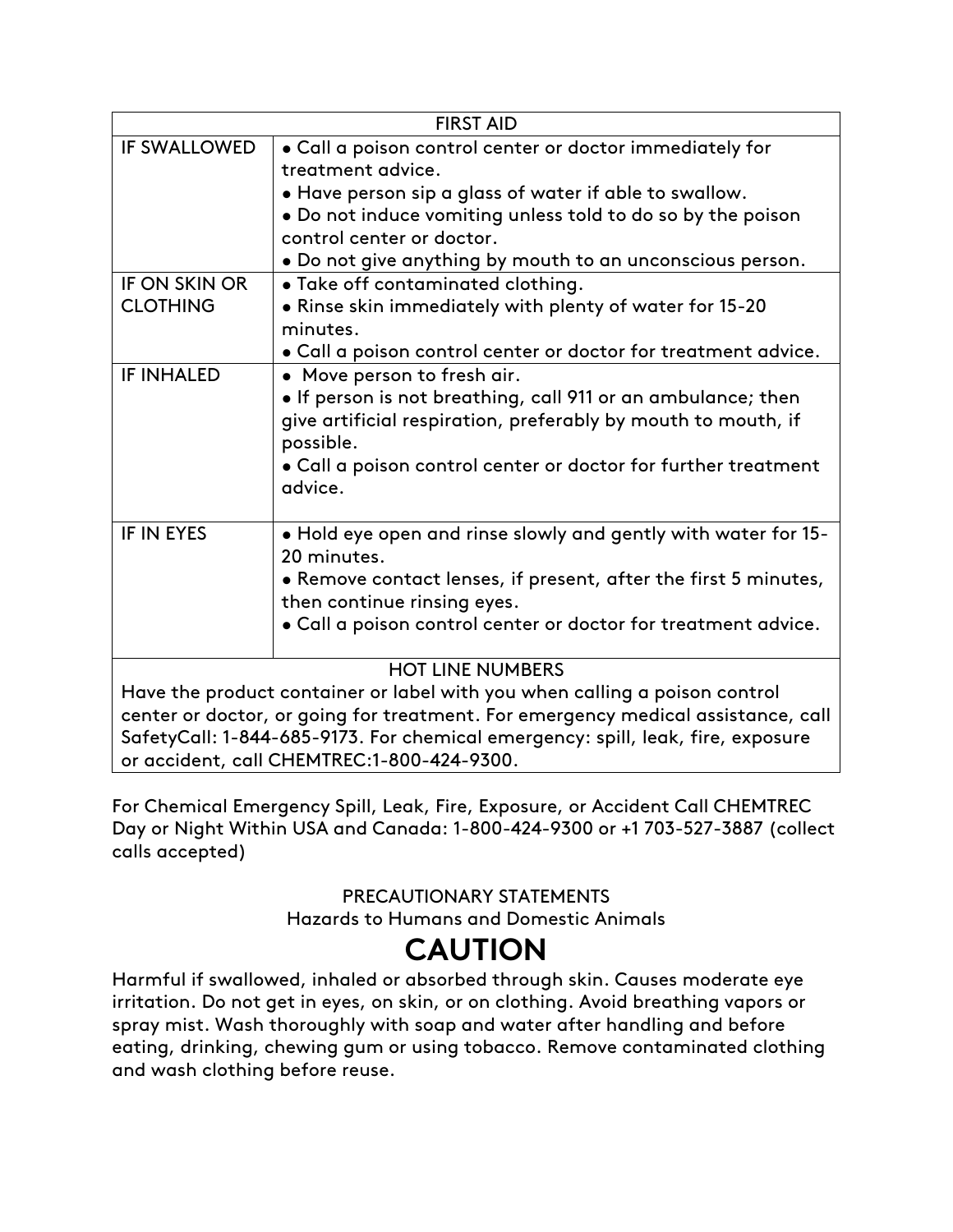Personal Protective Equipment (PPE)

Some materials that are chemical-resistant to this product are listed below. More options are available by following the instructions for Category C on an EPA chemical resistance category selection chart.

All pesticide handlers (mixers, loaders and. applicators) must wear:

- Long-sleeved shirt and long pants
- Chemical-resistant gloves such as barrier laminate, butyl rubber or nitrile rubber
- ≥14 mils, neoprene ≥14 mils, polyvinyl chloride (PVC) ≥14 mils, or Viton ≥14 mils).
- Shoes plus socks

Follow manufacturer's instructions for cleaning/ maintaining PPE. If no such instructions for washables, use detergent and hot water. Keep and wash PPE separately from other laundry.

## **USER SAFETY RECOMMENDATIONS**

Users should wash hands thoroughly after handling and before eating, drinking, chewing gum, using tobacco or using the toilet. Remove contaminated clothing. Then wash thoroughly and put on clean clothing. Remove PPE immediately after handling this product. Wash the outside of gloves before removing. As soon as possible, wash thoroughly and change into clean clothing. Wash PPE before reusing.

### **ENVIRONMENTAL HAZARDS**

This pesticide is toxic to aquatic organisms, birds and wildlife. Do not apply directly to water or to areas where surface water is present or intertidal areas below the mean high water mark. Do not contaminate water by cleaning of equipment or when disposing of equipment washwaters or rinsate.

## **PHYSICAL OR CHEMICAL HAZARDS**

Do not apply this product around electrical equipment due to the possibility of shock hazard.

### **DIRECTIONS FOR USE**

It is a violation of federal law to use this product in a manner inconsistent with its labeling. This label must be in the possession of the user at the time of pesticide application. Read entire label before using this product.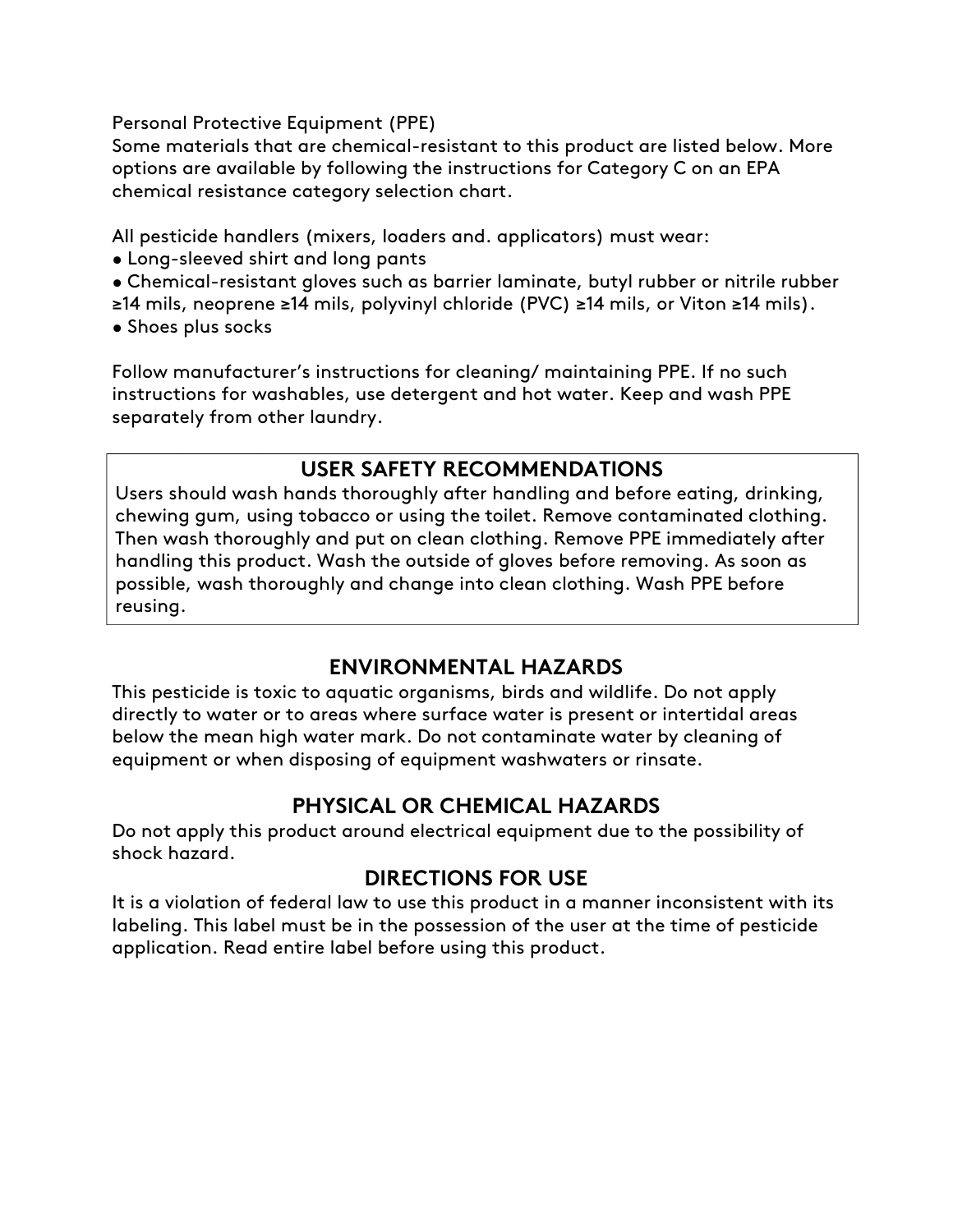#### **General Pest Control**

General Information: Spectre 2 SC can be used inside residential structures (houses, apartments, etc.), meat, poultry & egg processing & packaging plants, the food/feed- and nonfood/feed-handling areas of food-handling establishments and commercial, institutional and warehousing establishments. • Food-handling Establishments include places other than private residences where exposed food is held, processed, prepared or served. These include food service, manufacturing and processing establishments such as restaurants, cafeterias, supermarkets, mills, processing plants, bakeries, breweries, dairies, meat slaughtering and packing plants and canneries.

• Commercial, institutional and warehousing establishments include schools, groceries and supermarkets, restaurants and cafeterias, hotels and motels; hospitals and nursing homes, warehouses and industrial buildings, laboratories, zoos, pet shops, computer facilities, and sewers.

#### **Use Precautions and Restrictions:**

Precautions:

• Individuals without proper personal protective equipment should not be in immediate vicinity during application.

- Use only in well ventilated conditions.
- In hospitals and nursing homes, remove patients before treating rooms. Allow treated areas to dry before returning patients to treated rooms.
- Remove pets and cover or remove pet food/ water and fish bowls prior to application
- In zoos, remove animals and cover or remove animal food/water prior to application.

Restrictions:

- Do not make general surface or space applications such as for pantry pests in cupboards, cabinets or in containers
- This product is not registered for use as a termiticide.
- Do not contaminate food or food contact surfaces.
- Do not apply to heating and air conditioning vents or ducts.
- Do not contact treated areas until spray has dried.
- Do not apply to aircraft cabins.
- Do not allow for contact to treated areas until spray has dried. Allow treated surfaces to dry before placing items.
- Do not apply in patient rooms or classrooms while in use.
- Do not apply water-based sprays where electrical short circuits could occur.

• Do not make surface applications to mattresses. Mattress treatments must be confined to the seams, folds, and edges only. Remove linens and wash before reuse. Allow to dry before remaking bed.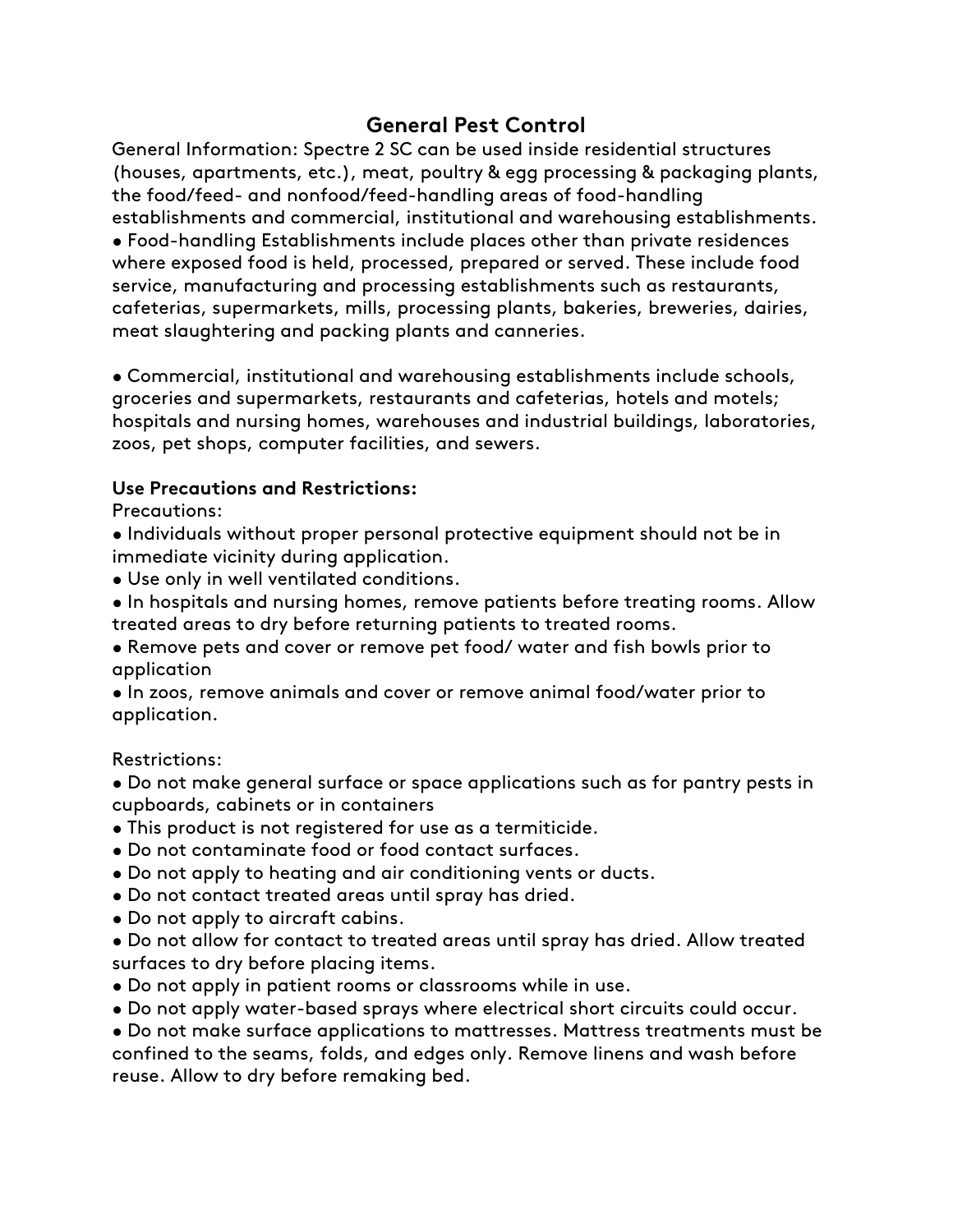Mixing Instructions: To mix 1 or 5 gallons of finished dilution of Spectre 2 SC at concentrations of 0.25% or 0.50%, follow the instructions below:

• For 1 gallon of finished dilution of Spectre 2 SC at 0.25% concentration\*, add 1.5 fl oz (44 ml).

• For 5 gallons of finished dilution of Spectre 2 SC at 0.25% concentration\*, add 7.5 fl oz (220 ml).

• For 1 gallon of finished dilution of Spectre 2 SC at 0.5% concentration\*, add 3.0 fl oz (88 ml).

• For 5 gallons finished dilution of Spectre 2 SC at 0.5% concentration\*, add 15.0 fl oz (440 ml). \*Percentage weight of active ingredient to weight of spray solution.

Mixing Spectre 2 SC Finished Dilution:

1. Fill hand-pressurized or power-operated application equipment with 1/2 to 3/4 of the required amount of water.

2. Measure the required amount of Spectre 2 SC.

3. Add Spectre 2 SC to the sprayer and fill with the remainder of the water.

4. Close sprayer and agitate to insure proper suspension.

5. Re-agitate material in sprayer before continuing if application is interrupted.

Pests Controlled: Use Spectre 2 SC to control many nuisance pests, stored product pests and occasional pests that infest structures, including:

a. Ants (acrobat, Argentine, carpenter, odorous house, pavement, pharaoh's, and pyramid).

b. Beetles (Asian lady, confused flour, darkling larva [yellow mealworms], sawtoothed grain), bed bugs, box-elder bugs, cockroaches (American, Asian, brownbanded, German, Oriental, smoky brown), European earwigs, house crickets, house flies, paper wasps\*, and silverfish (\* Spectre 2 SC is not a knockdown agent).

c. Non-insect pests such as bark scorpions, centipedes, pill-bugs and spiders (black widow and cellar).

Application Instructions: Apply Spectre 2 SC as a spot or crack/crevice treatment where pests are found or can infest (i.e, nesting sites, hiding places, runways or breeding areas). Apply to surfaces beneath cabinets, spaces between equipment or expansion joints, surfaces behind sinks, lockers, water pipes, cabinets, or other pest hiding areas. Where possible, apply Spectre 2 SC directly to ant nests or nesting sites, ant trails or ant-infested wood or structural voids. Foam applications of Spectre 2 SC may be made in voids.

Apply a 0.5% dilution of Spectre 2 SC as a coarse, low-pressure spray. Against a light infestation of ants, or other pests, use the 0.25% dilution of Spectre 2 SC.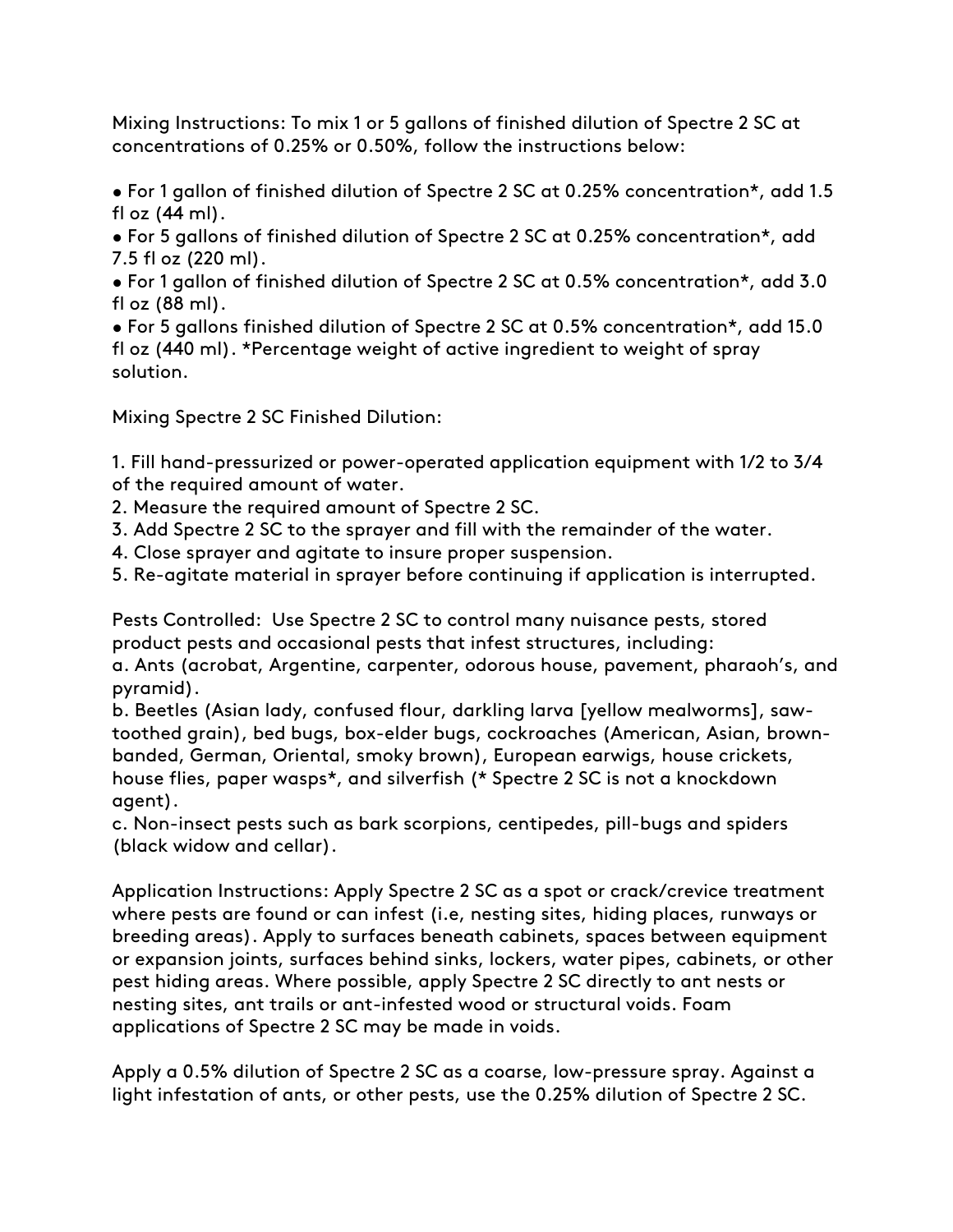Use a straw tip or pin tip nozzle for crack and crevice applications. Do not apply Spectre 2 SC at a concentration higher than 0.5%. Do not reapply more often that every four weeks.

#### Interior Applications in Non-Food-Handling Areas

Spot or crack/crevice applications of Spectre 2 SC may be made in non-food/feed areas such as garbage rooms, lavatories, floor drains (to sewers), entries, and vestibules, offices, locker rooms, machine rooms, boiler rooms, garages, mop closets and storage.

#### Interior Applications in Food-Handling Areas

Food-handling areas are areas where food and food products are held, processed, prepared or served. Application of Spectre 2 SC in food-handling areas of foodhandling establishments is limited to spot or crack/crevice treatments. The foodhandling area may not be in operation during application. Exposed food must be covered or removed prior to application. After application, all food contact surfaces in the treated areas must be washed with an effective cleaning compound followed by a potable water rinse before resuming food operations. Do not apply directly to food, food packaging or food contact surfaces.

Limited Exterior Application to Structures Exterior application of Spectre 2 SC is limited to spot and crack/crevice treatments where pests enter the structure such as around doors, windows, eaves, attic vents, and holes in exterior walls where utilities enter. Apply a maximum of 1.2 fl oz of dilution per 2 square feet.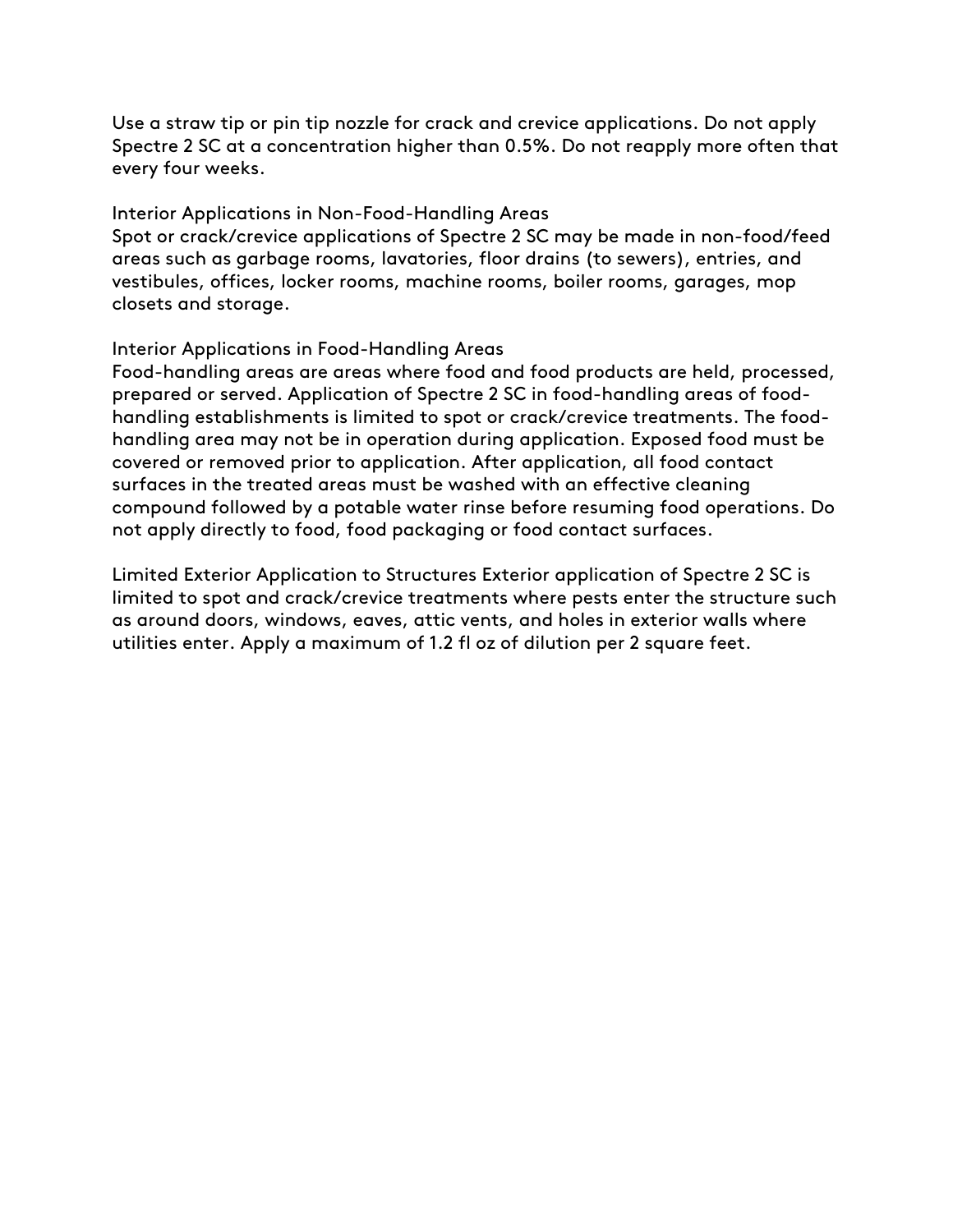## **Storage and Disposal**

Do not contaminate water, food or feed by storage or disposal.

Pesticide Storage: Store in original container in secure dry storage area. Do not store below 32 degrees F. Do not store in direct sunlight or heat.

To Contain a Spill: In case of spills, avoid contact and isolate area. To confide spills, dike surrounding area or absorb with sand, cat litter, commercial clay, gel or similar absorbents.

Pesticide Disposal: Pesticide wastes are acutely hazardous. Improper disposal of excess pesticide is a violation of Federal law. If these wastes cannot be disposed of by use according to label instructions, contact your State Pesticide or Environmental Control Agency, or the Hazardous Waste representative at the nearest EPA Regional Office for guidance.

Container Handling: Nonrefillable Container. Do not reuse or refill this container. Triple rinse or pressure rinse container (or equivalent) promptly after emptying; then offer for recycling, if available, or reconditioning, if appropriate, or puncture and dispose of in a sanitary landfill, or by incineration, or by other procedures approved by state and local authorities.

Triple rinse containers small enough to shake (capacity ≤ 5 gallons) as follows: Empty the remaining contents into application equipment or a mix tank and drain for 10 seconds after the flow begins to drip. Fill the container ¼ full with water and recap. Shake for 10 seconds. Pour rinsate into application equipment or a mix tank, or store rinsate for later use or disposal. Drain for 10 seconds after the flow begins to drip. Repeat this procedure two more times.

Pressure rinse as follows: Empty to remaining contents into application equipment or mix tank and continue to drain for 10 seconds after the flow begins to drip. Hold container upside down over application equipment or mix tank, or collect rinsate for later use or disposal. Insert pressure rinsing nozzle in the side of the container and rinse at about 40 PSI for at least 30 seconds. Drain for 10 seconds after the flow beings to drip.